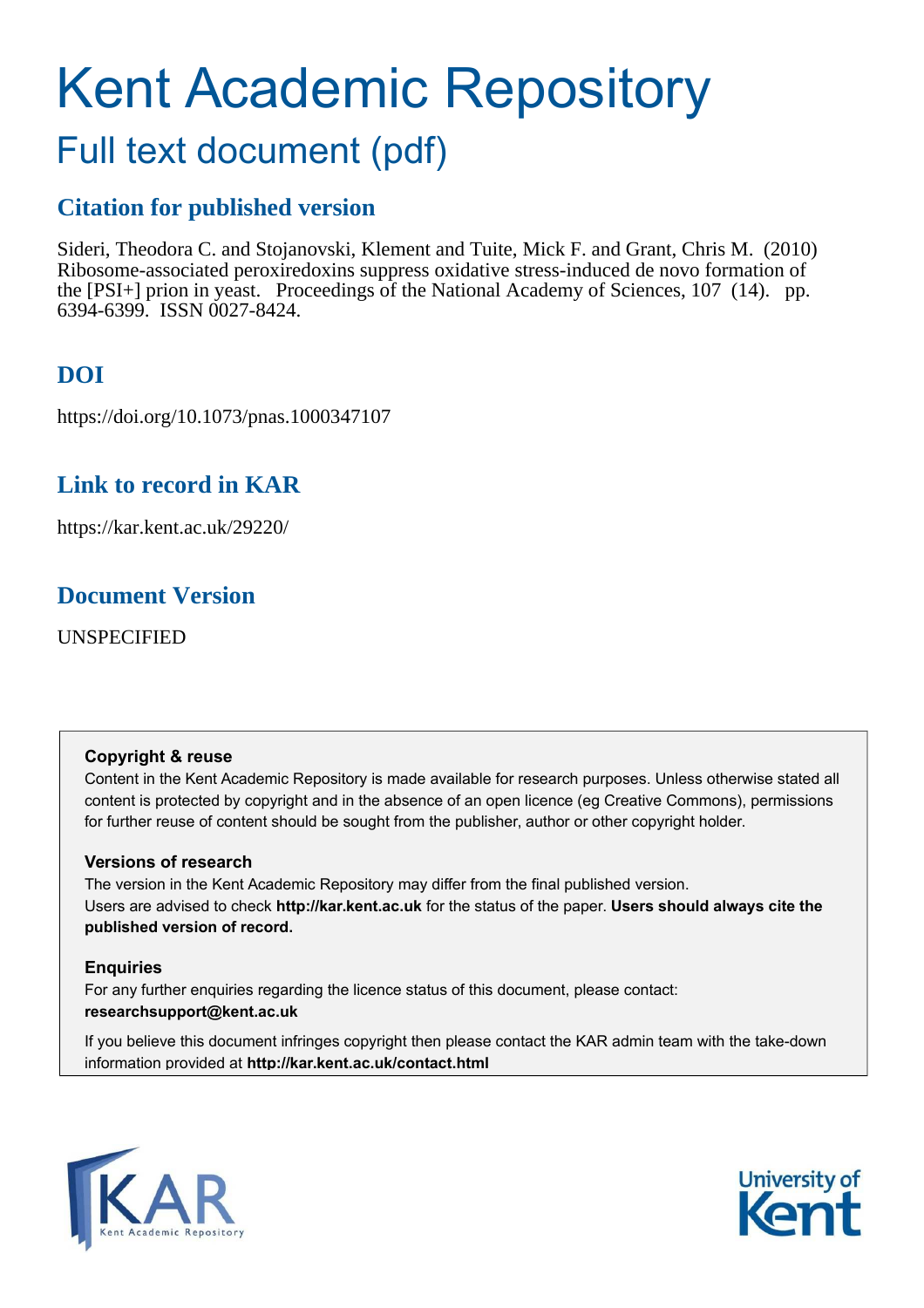# Ribosome-associated peroxiredoxins suppress oxidative stress–induced de novo formation of the [PSI<sup>+</sup> ] prion in yeast

Theodora C. Sideri<sup>a</sup>, Klement Stojanovski<sup>b</sup>, Mick F. Tuite<sup>b</sup>, and Chris M. Grant<sup>a, 1</sup>

<sup>a</sup>Faculty of Life Sciences, University of Manchester, Manchester M13 9PT, United Kingdom; and <sup>b</sup>Kent Fungal Group, School of Biosciences, University of Kent, Kent CT2 7NJ, United Kingdom

Communicated by Susan Lindquist, Whitehead Institute for Biomedical Research, Cambridge, MA, January 13, 2010 (received for review October 30, 2009)

Peroxiredoxins (Prxs) are ubiquitous antioxidants that protect cells against oxidative stress. We show that the yeast Tsa1/Tsa2 Prxs colocalize to ribosomes and function to protect the Sup35 translation termination factor against oxidative stress–induced formation of its heritable [PSI<sup>+</sup>] prion conformation. In a tsa1 tsa2 [psi<sup>-</sup>] [PIN<sup>+</sup>] strain, the frequency of [PSI<sup>+</sup>] de novo formation is significantly elevated. The Tsa1/Tsa2 Prxs, like other 2-Cys Prxs, have dual activities as peroxidases and chaperones, and we show that the peroxidase activity is required to suppress spontaneous de novo [PSI<sup>+</sup> ] prion formation. Molecular oxygen is required for [PSI<sup>+</sup>] prion formation as growth under anaerobic conditions prevents prion formation in the tsa1 tsa2 mutant. Conversely, oxidative stress conditions induced by exposure to hydrogen peroxide elevates the rate of de novo [PSI<sup>+</sup>] prion formation leading to increased suppression of all three termination codons in the tsa1 tsa2 mutant. Altered translational fidelity in [PSI<sup>+</sup>] strains may provide a mechanism that promotes genetic variation and phenotypic diversity (True HL, Lindquist SL (2000) Nature 407:477–483). In agreement, we find that prion formation provides yeast cells with an adaptive advantage under oxidative stress conditions, as elimination of the [PSI<sup>+</sup>] prion from tsa1 tsa2 mutants renders the resulting [psi<sup>-</sup>] [pin<sup>-</sup>] cells hypersensitive to hydrogen peroxide. These data support a model in which Prxs function to protect the ribosomal machinery against oxidative damage, but when these systems become overwhelmed, [PSI<sup>+</sup>] prion formation provides a mechanism for uncovering genetic traits that aid survival during oxidative stress conditions.

**P**eroxiredoxins (Prxs) are ubiquitous, thiol-specific proteins that have multiple functions in stress protection. Typical 2that have multiple functions in stress protection. Typical 2- Cys Prxs are active as a dimer and contain two redox active Cys residues that are directly involved in enzyme activity (1). During catalysis, the peroxidatic cysteine is oxidized to a sulphenic acid, which then condenses with a resolving cysteine (from the other subunit of the dimer) to form a disulphide. This disulphide is reduced by thioredoxin in a redox cycle that accepts electrons from NADPH. In addition to their peroxidase function, Prxs have proposed roles in diverse cellular processes including differentiation, proliferation, modulation of intracellular signaling, apoptosis, and gene expression, and have become increasingly implicated in many disease processes (2).

Tsa1 is the major 2-Cys Prx in yeast and has best been characterized as an antioxidant in the detoxification of hydroperoxides (3, 4). More recently, it has been shown to be particularly required as an antioxidant that protects against oxidative damage arising as a result of endogenous reactive oxygen species (ROS) generated during normal aerobic metabolism (5). Mutants lacking TSA1 accumulate significant levels of DNA damage, causing genome instability and cell death during normal aerobic growth conditions. Tsa1 can also act as a molecular chaperone that promotes resistance to heat and reductive stresses (6, 7). Loss of TSA1 results in aggregation of ribosomal proteins, suggesting that Tsa1 functions to protect the translation apparatus against oxidative damage (7).

Tsa1 functions as a peroxidase on ribosomes, as mutation of its peroxidatic cysteine residue, which inactivates its peroxidase but not its chaperone activity, results in sensitivity to translation inhibitors such as cycloheximide and hygromycin. Approximately 5% of cellular Tsa1 is associated with ribosomes during normal growth conditions (8). However, the function of this pool is unclear, as loss of TSA1 does not affect the translation process during normal aerobic growth conditions.

The Tsa2 Prx is highly homologous to Tsa1 (86% amino acid identity) and possesses similar peroxidase and chaperone activities, although it is normally expressed at significantly lower levels compared with Tsa1 (4, 6). We show here that the majority of cellular Tsa2 localizes to ribosomes. This prompted us to examine whether the simultaneous deletion of TSA1 and TSA2 causes any defect in translation, and we find that cultures of tsa1 tsa2 mutants display increased suppression of all three translation termination codons. Elevated readthrough of termination codons is a well known phenotype of the yeast  $[PSI^+]$  prion, a conformationally altered form of the Sup35 translation termination factor (9). Sup35 is an essential protein, which, together with its interacting partner Sup45, facilitates the termination of translation and polypeptide chain release (10). Sup35 forms [PSI<sup>+</sup>] prion aggregates that sequester it away from its normal function in translation termination, resulting in suppression of all three stop codons.  $[PSI^+]$  prion formation is known to increase in response to environmental stress conditions, including  $H_2O_2$ stress (11). We therefore examined  $[PSI^+]$  prion formation in the tsa1 tsa2 mutant and we show that this mutant shows a significantly elevated frequency of de novo formation of  $[PSI^+]$  that would account for the nonsense suppression observed in a culture of a tsal tsa2 strain. As  $[PSI^+]$  prion formation can provide a mechanism for uncovering hidden genetic variation that promotes phenotypic diversity (12, 13), the ability to form the  $[\overline{PSI}^+]$ prion in the tsa1 tsa2 mutant may provide an adaptive advantage, as tsa1 tsa2 [pin<sup>-</sup>] mutants, which are unable to form  $[PSI^+]$ prions, are hypersensitive to  $H_2O_2$  stress.

#### Results

The Tsa1 and Tsa2 Peroxiredoxins Localize with Ribosomes. Approximately 5% of Tsa1 is associated with ribosomes (8). We therefore examined Tsa2 to determine whether it is similarly ribosomeassociated. Cell extracts were treated with cycloheximide to inhibit ribosomal translocation, and ribosomal fractions separated from soluble components by centrifugation through sucrose cushions. Known ribosomal markers including elongation factor

Author contributions: T.C.S., M.F.T., and C.M.G. designed research; T.C.S. and K.S. performed research; T.C.S., M.F.T., and C.M.G. analyzed data; and T.C.S., M.F.T., and C.M.G. wrote the paper.

The authors declare no conflict of interest.

<sup>&</sup>lt;sup>1</sup>To whom correspondence should be addressed. E-mail: [chris.grant@manchester.ac.uk.](mailto:chris.grant@manchester.ac.uk)

This article contains supporting information online at [www.pnas.org/cgi/content/full/](http://www.pnas.org/cgi/content/full/1000347107/DCSupplemental) [1000347107/DCSupplemental.](http://www.pnas.org/cgi/content/full/1000347107/DCSupplemental)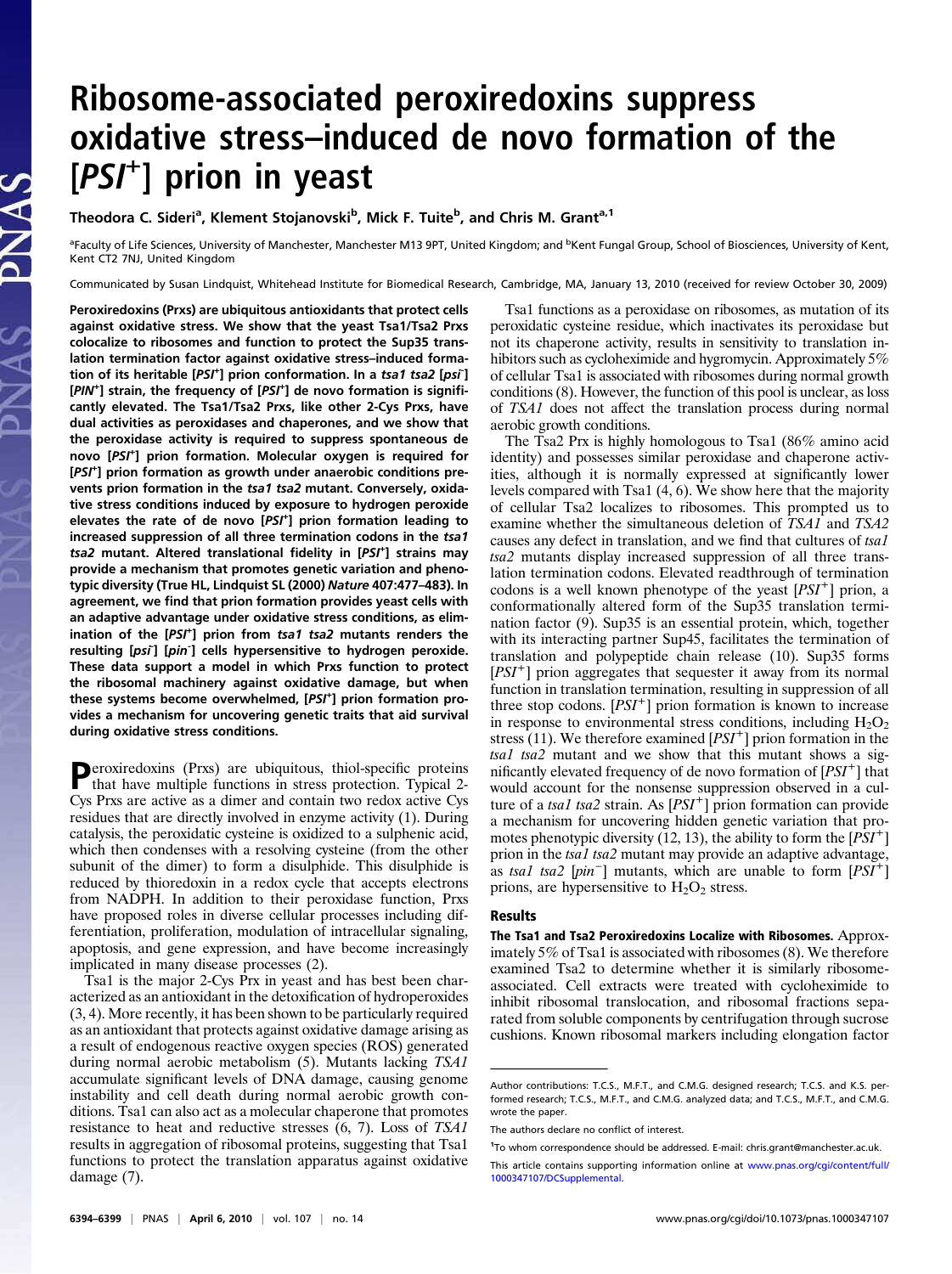Tef1 (EF-1A), termination factor Sup35 (eRF3), and ribosomal protein Rps3 were detected in ribosomal fractions as expected (Fig. 1A). Tsa1 was present in both ribosomal and soluble fractions, whereas another Prx, Ahp1, was only detected in the soluble fraction as previously described (8). Interestingly, Tsa2 was exclusively localized in ribosomal fractions and was not detected in the soluble fraction.

Tsa1 and Tsa2 are thought to have overlapping functions in protecting cells against oxidative stress (4), and their colocalization on the ribosome suggests that they play a common role in protecting the protein synthetic machinery against oxidative stress conditions. Although loss of TSA1 alone does not affect translational fidelity as measured by the readthrough of a UAA stop codon (8), stop codon readthrough was observed in a tsa1 tsa2 mutant of W303 as quantified using a reporter plasmid that carries the lacZ gene with a premature UAA, UAG, or UGA stop codon (14). Readthrough of all three stop codons was elevated in this tsal tsa2 mutant compared with the WT W303 strain ranging between threefold (UAA), fivefold (UAG), and 20-fold (UGA) (Fig. 1B). A similar increase in UAG codon readthrough was observed in the tsal single mutant, which may indicate that Tsa1 has an additional function on ribosomes distinct from that of Tsa2.

#### Tsa1 and Tsa2 Peroxiredoxins Protect Against Sup35 Prion Formation.

Given that elevated readthrough of termination codons is a well known phenotype of the yeast  $[PSI^+]$  prion, we examined whether the termination readthrough detected in the tsal tsa2 mutant culture correlated with an increase in  $[PSI^+]$  prion formation in cultures of this mutant. The subcellular distribution of Sup35 was examined in exponential phase cultures of WT and Prx mutants, and this showed that Sup35 was in the soluble fraction in WT and tsal and tsa2 single mutants, whereas in the tsal tsa2 double mutant, a significant proportion was present in an SDSinsoluble high molecular weight form (Fig. 2A). The de novo formation of Sup35 aggregates was also observed in tsa1 tsa2 cells using a fusion between the aminoterminal domain of Sup35 and GFP, under the control of the CUP1 promoter (15). In WT cells, strong cytoplasmic fluorescence comparable with a [psi<sup>−</sup>] control



Fig. 1. Tsa1 and Tsa2 colocalize with ribosomes and prevent suppression of translation termination. (A) Ribosomal fractions (R) were separated from soluble components (S) by centrifugation through sucrose cushions. Proteins were separated by SDS/PAGE and Tef1, Rps3, Sup35, Tsa1, Ahp1, and Tsa2 detected by immunoblot analysis. (B) The levels of termination codon readthrough were measured using a β-gal reporter system in cultures of WT (W303), tsa1, tsa2, and tsa1 tsa2 mutants grown to exponential phase in minimal SD media. Readthrough was quantified using plasmids that carry the lacZ gene that bears a premature termination codon. Values shown are means  $\pm$  SE mean from at least three independent determinations. Readthrough is expressed as a proportion of control β-gal levels, measured in transformants carrying the control plasmid that carries the WT lacZ gene.



Fig. 2. The Tsa1 and Tsa2 Prxs protect against Sup35 prion formation. (A) Subcellular distribution of Sup35 in WT (W303), tsa1, tsa2, and tsa1 tsa2 mutant cells grown to exponential phase in minimal SD media. Subcellular fractionation analysis of Sup35 was performed as described in Experimental Procedures using an anti-Sup35 polyclonal antibody. (T, total crude extract; S, soluble fraction; P, pellet fraction.) Representative gels are shown from at least three independent repeats. (B) Fluorescence micrographs of the W303 WT and tsa1 tsa2 mutant and [PSI<sup>+</sup> ] and [psi<sup>−</sup> ] derivatives of 74D-694 carrying plasmid p6442 (CUP1-SUP35NM-GFP). (C) Detection of SDS-resistant Sup35 aggregates by SDD-AGE in cell lysates from WT (W303) tsa1, tsa2, and tsa1 tsa2 mutants, and [psi<sup>-</sup>] [pin<sup>-</sup>], [psi<sup>-</sup>] [PIN<sup>+</sup>], and [PSI<sup>+</sup>] [PIN<sup>+</sup>] derivatives of 74D-694. The tsa1 tsa2 mutant was also grown in the presence of 3 mM GdnHCl. (D) WT (74D-694) and tsa1 tsa2 mutants were streaked on YEPD media and colony color visualized after 3 d growth. (E) [PSI<sup>+</sup>] prion formation was assayed in the WT (74D-694) and mutant strains by pink/white colony formation and growth on minimal media in the absence of adenine.

strain was seen (Fig. 2B), whereas many different-sized aggregates of Sup35 were detected in the majority (>95% of 200 cells examined) of tsa1 tsa2 mutants examined in two repeat experiments, similar to those seen in a  $[PSI^+]$  strain (15).

One genetic criterion for a yeast prion is reversible curability (9). Guanidine hydrochloride (GdnHCl) blocks the propagation of yeast prions by inhibiting Hsp104, a molecular chaperone that is absolutely required for yeast prion propagation  $(16, 17)$ . [PSI<sup>+</sup>] prions form SDS-resistant high molecular weight aggregates that can be detected using semidenaturing detergent agarose gel electrophoresis (SDD-AGE) (18). Such Sup35 aggregates were also observed in a tsal tsa2 mutant of W303 and in the control  $[PSI<sup>+</sup>]$  strain 74D-694 (Fig. 2C). Growth of the tsal tsa2 mutant in the presence of GdnHCl shifted Sup35 back to its monomeric size, confirming the requirement for  $\text{Hsp104}$  to propagate  $[PSI^+]$ prion formation in this strain.

The reversible curability of the  $[PSI^+]$  prion in the W303 tsal tsa2 mutant was confirmed using a genetic assay in a different strain background. TSA1 and TSA2 were deleted in a [psi<sup>-</sup>] derivative of the 74D-694. This strain contains an *ade1-14*, a nonsense (UGA) mutant allele that confers adenine autotrophy, and 74D-694 [psi– ] cells accumulate a red pigment. Suppression of the *ade1-14* nonsense mutation by  $[PSI^+]$  gives rise to white/pink Ade<sup>+</sup> colonies. The tsal tsa2 mutant of 74D-694 gave rise to white/pink  $A$ de<sup>+</sup> colonies at a very high frequency (Fig. 2D) and the Ade<sup>+</sup> phenotype was eliminated by growth in the presence of 3 mM GdnHCl, suggesting that this was a result of the de novo formation of  $[PSI^+]$  in these cells (Fig. 2E). GdnHCl also caused loss of the diagnostic SDS-resistant Sup35 polymers in this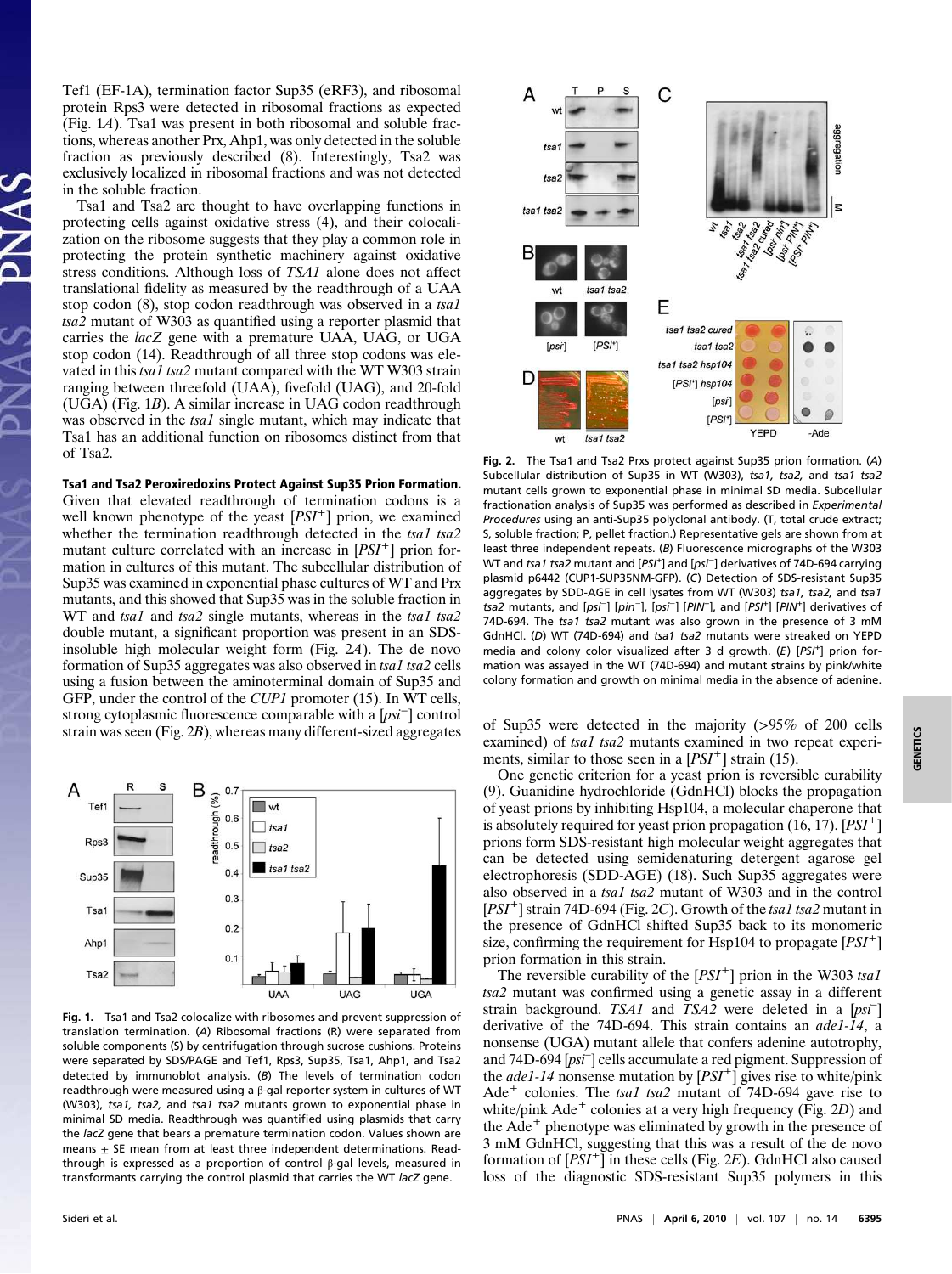putative [PSI<sup>+</sup>] tsa1 tsa2 strain ([Fig. S1\)](http://www.pnas.org/cgi/data/1000347107/DCSupplemental/Supplemental_PDF#nameddest=sfig01), and expression of the ATPase-deficient allele of Hsp104 (hsp104::K218T, K620T) also generated red Ade<sup>−</sup> colonies (Fig. 2E), as has been previously described for  $[PSI^+]$  cells (19).

Using the 74D-694 tsa1 tsa2 mutant we differentiated between  $[PSI<sup>+</sup>]$  prion formation and any spontaneous nonsense suppressor mutations that might have arisen as a result of the previously described mutator phenotype displayed by tsa1 tsa2 mutants (5). Colony-purified red Ade<sup> $+$ </sup> 74D-694 tsal tsa2 mutants were streaked for single colonies on Yeast Extract Peptone Dextrose (YEPD) media (Fig. 2D) and 120 of the independently arising white/pink colonies were checked for curability of the Ade phenotype by growth in the presence of 3 mM GdnHCl. Eightyfive percent of the mutants examined were curable, indicating that these were  $[PSI^+]$  strains rather than nuclear-encoded nonsense suppressors. GdnHCl treatment also cures the  $[PIN^+]$  prion, which is absolutely required for de novo formation of  $[PSI^+]$  (20), and so we also tested 108 of the cured 74D-694 tsa1 tsa2 mutants for their ability to form  $[PSI^+]$  prions. In all cases, few white/pink colonies were detected and all 13 such independent Ade<sup>+</sup> revertants tested were noncurable on 3 mM GdnHCl, i.e., were not [PSI<sup>+</sup>]. These data also show that the absence of Tsa1 and Tsa2 does not override the need for the  $[PIN^+]$  prion for de novo formation of  $[PSI^+]$ .

As tsal tsa2 mutants were sterile, we were unable to carry out genetic crosses or cytoduction experiments to confirm the presence of a transmissible infectious entity in the spontaneous  $[PSI<sup>+</sup>]$  tsa1 tsa2 mutants. We therefore resorted to the "protein transformation" method recently described by Tanaka et al. (21) to demonstrate that one of the spontaneous tsal tsa2  $[PSI^+]$ strains derived from W303 contained such infectious entities that can be transmitted to a  $[psi^-]$  strain. Of 49 transformants derived using this extract, 13 were  $[PSI^+]$ , and 11 of 54 transformants obtained with an extract of the  $74D-694$   $[PSI^+]$  strain were  $[PSI^+]$ . No  $[PSI^+]$  cells were obtained among 74 transformants  $\mu$  or  $\mu$  or  $\mu$  or  $\mu$  can were columned along 7.

Prion Formation in the tsa1 tsa2 Mutant Requires Oxygen. As Tsa1 can function as both a peroxidase in the detoxification of hydroperoxides, and as a molecular chaperone that protects against protein misfolding, we determined which of these activities are important for preventing Sup35 aggregation and de novo formation of the  $[PSI^+]$  prion. Introduction of a WT plasmid copy of TSA1 into the Ade<sup>−</sup> W303 tsa1 tsa2 mutant resulted in Sup35 being largely redistributed into the soluble fraction (Fig. 3A). Mutants lacking the peroxidatic (Cys47) or the resolving (Cys170) cysteine residue cannot function as peroxidases, but maintain chaperone activity (6). Sup35 aggregation was still detected cells expressing various Tsa1 cysteine mutants (Tsa1<sup>C47S</sup>, Tsa1<sup>C170S</sup>, Tsa1C47S/C170S), indicating that the peroxidase activity, rather than the chaperone activity, protects against de novo  $[PSI^+]$  prion formation (Fig. 3A).

To determine whether oxygen is required for the spontaneous de novo formation and propagation of the  $[PSI^+]$  prion in a tsal tsa2 mutant, we exploited a can1-100 nonsense (UAA) allele of the arginine permease gene CAN1, which is present in W303 and confers resistance to the toxic arginine analogue canavanine (Fig. 3B). Suppression of the UAA codon leads to a canavaninesensitive phenotype, and this was observed with cultured cells of W303 tsa1 tsa2 mutant. That this canavanine sensitivity was dependent on  $[PSI^+]$  prion formation was confirmed by comparing with a parallel culture grown in the presence of 3 mM GdnHCl (Fig. 3B). Interestingly, the same tsal tsa2 strain grown in low oxygen conditions was far less resistant to canavanine, suggesting that  $[PSI^+]$  prion formation in this strain might be dependent on the presence of oxygen. We confirmed this hypothesis by examining the subcellular distribution of Sup35 in the W303 tsa1 tsa2 mutant grown under anaerobic conditions, in the



Fig. 3. Prion formation in the tsa1 tsa2 mutant requires oxygen. (A) Subcellular distribution of Sup35 in the tsa1 tsa2 mutant cells containing WT Tsa1 (pTSA1) or cysteine mutants of Tsa1 (pTSA1<sup>C475</sup>, pTSA1<sup>C170S</sup> WT Tsa1 (pTSA1) or cysteine mutants of Tsa1 (pTSA1<sup>ca/s</sup>, pTSA1<sup>c1/05</sup>,<br>pTSA1<sup>Ca7S, C1705</sup>) as the sole source of TSA1. (B) [PSI<sup>+</sup>] prion formation .<br>assayed in cured [psi<sup>−</sup>] [pin<sup>−</sup>] and noncured WT (W303) [psi<sup>−</sup>] [PIN<sup>+</sup>] and tsa1 tsa2 [PSI<sup>+</sup>] [PIN<sup>+</sup>] mutant strains assayed by growth on canavanine. The can1-100 allele in W303 contains a UAA nonsense mutation and translation termination at this stop codon confers resistance to canavanine. Cells were grown to stationary phase, diluted to  $A_{600}$ s of 1.0, 0.1, and 0.01, and spotted onto minimal SD plates containing 80 μg/mL canavanine under aerobic or anaerobic conditions. (C) Subcellular distribution of Sup35 in the WT W303  $[psi^-]$   $[PIN^+]$ , tsa1 tsa2  $[PSI^+]$   $[PIN^+]$  mutant, and [PSI<sup>+</sup>] [PIN<sup>+</sup>] derivatives of 74D-694. Cells were grown under aerobic or anaerobic conditions in minimal SD media as described in the text.

absence of atmospheric oxygen. Subculturing the cells five times under anaerobic growth conditions resulted in Sup35 shifting from an SDS-insoluble high molecular weight form into a soluble form (Fig. 3C). This behavior was specific to the *tsal tsa2* mutant, as the propagation of the  $[PSI^+]$  prion in a control  $[PSI^+]$  TSA1 TSA2 strain was unaffected by anaerobic growth. These results suggest that the accumulation of ROS in the tsal tsa2 mutant specifically triggers  $[PSI^+]$  prion formation.

Curable Prion Formation Is Induced by Oxidative Stress. Tsa1 and Tsa2 have best been characterized as antioxidants that protect cells against oxidative stress induced by  $H_2O_2$ . Additionally, several unrelated environmental stress conditions including  $H_2O_2$ have been reported to increase the frequency of  $[PSI^+]$  prion formation de novo (11). We therefore examined whether  $[PSI^+]$ prion formation is elevated in a tsal tsa2 mutant exposed to  $H_2O_2$ . WT W303 and a tsal tsa2 mutant derivative were grown to exponential phase and treated with sublethal levels (100  $\mu$ M) of  $H<sub>2</sub>O<sub>2</sub>$  for 20 h. The WT strain underwent approximately five doublings during this treatment, whereas the tsal tsa2 mutant was more sensitive and divided only approximately three times. Sup35 remained largely soluble in the WT strain following this  $H_2O_2$ treatment, although a small amount was detectable in the high molecular weight fraction (Fig. 4A). Growth of the tsal tsa2 mutant in the presence of  $H_2O_2$  resulted in a large increase in the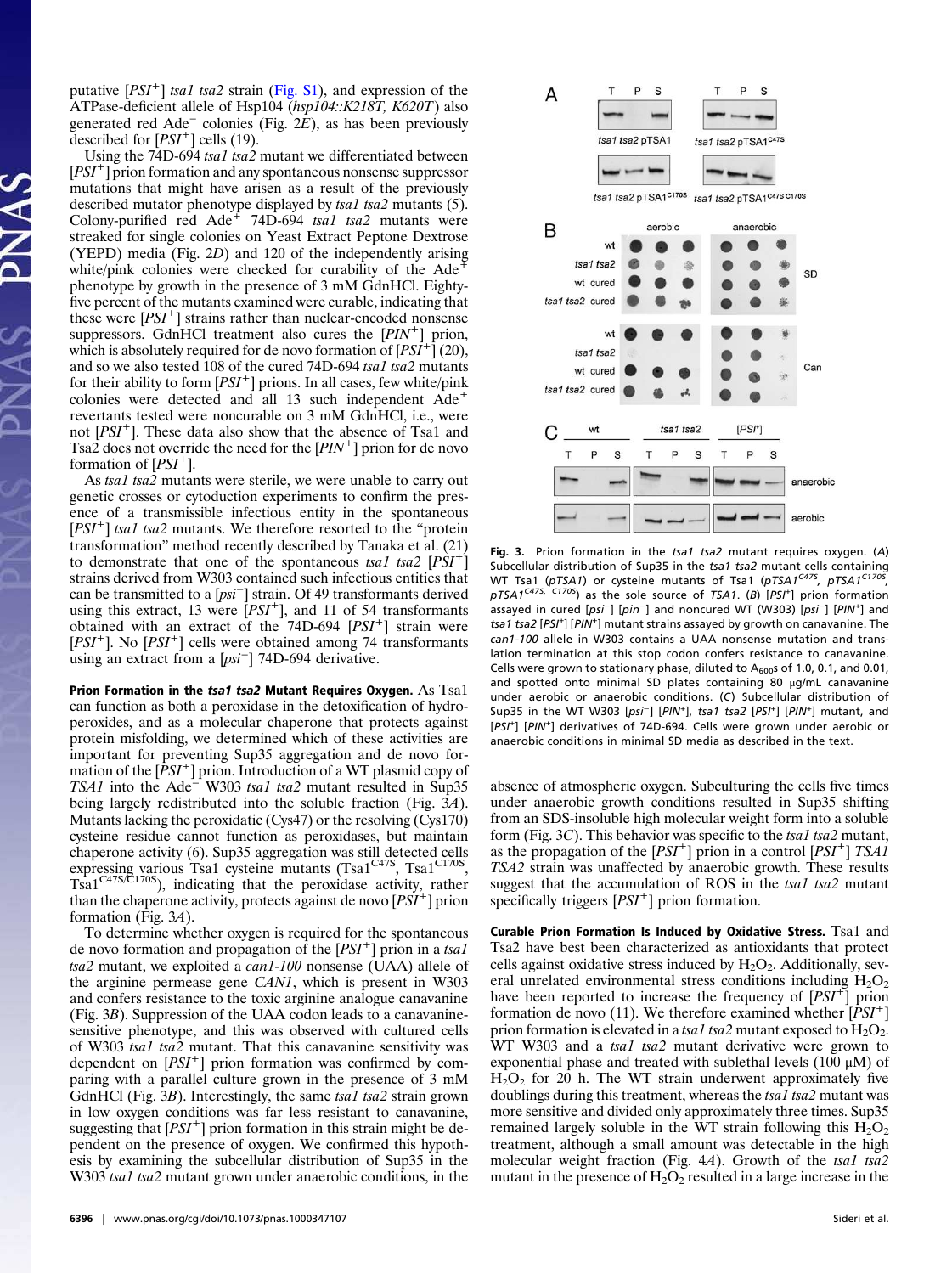

Fig. 4. [PSI<sup>+</sup>] prion formation is induced by oxidative stress. (A) Subcellular distribution of Sup35 in cured and noncured WT (W303) and tsa1 tsa2 mutants grown in minimal SD media and treated with 100  $\mu$ M H<sub>2</sub>O<sub>2</sub> for 20 h. The levels of termination codon readthrough (B) and cell viability (C) were measured for the same strains and growth conditions as described in A. Percentage survival is expressed relative to untreated cultures.

proportion of Sup35 in the high molecular weight fraction. To confirm that  $H_2O_2$  stress promotes [*PSI*<sup>+</sup>] prion formation, we repeated the experiment but this time in GdnHCl-cured  $[pin^-]$ derivatives. Now the Sup35 was largely absent from high molecular weight fractions of the  $tsal$  tsa $2$  [pin $^-$ ] strains. These data indicate that oxidative stress promotes de novo [PSI<sup>+</sup>] prion formation rather than any suppressor mutations that might affect Sup35 aggregation (Fig. 4A).

Termination readthrough was assayed to confirm that the predicted [PSI<sup>+</sup>]-associated nonsense suppression correlated with the presence of Sup35 in soluble versus insoluble fractions. Readthrough of stop codons was unaffected by oxidative stress in the WT W303 strain (Fig. 4B). In contrast, nonsense suppression was elevated by approximately two to three fold for all three stop codons in the W303 tsa1 tsa2 mutant. Whereas readthrough of the UAA and UAG stop codons was restored to WT levels in the GdnHCl cured tsa1 tsa2 [pin<sup>−</sup> ] mutant, readthrough of the UGA stop codon remained elevated compared with the WT strain. That there was no further increase in response to  $H_2O_2$ in this mutant suggests that there may also be a  $[PSI^+]$  prion– independent translation termination defect that specifically affects UGA nonsense suppression in a tsal tsa2 mutant.

Taken together, our data indicate that the Tsa1 and Tsa2 Prxs protect against oxidative stress-induced  $[PSI^+]$  prion formation. One possible consequence of  $[PSI^+]$  prion formation is that it can alter gene expression patterns through altered stop codon recognition. We therefore examined whether the ability to form the  $[PSI^+]$  prion influences the sensitivity of the tsal tsa2 mutant to oxidative stress conditions. The Tsa1 and Tsa2 Prxs are active as antioxidants and growth of the tsal tsa2 mutant in the presence of 100  $\mu$ M H<sub>2</sub>O<sub>2</sub> for 20 h lowered viability by approximately 50% compared with the WT strain (Fig. 4C). Strikingly, the GdnHCl cured tsa1 tsa2  $[pin^-]$  mutant cells, which are unable to

form  $[PSI^+]$  de novo, was hypersensitive to  $H_2O_2$  and lost greater than 99% viability following peroxide treatment.

### **Discussion**

The  $[PSI^+]$  prion is an infectious, self-perpetuating form of Sup35, an essential translation termination factor. When Sup35 shifts to its transmissible prion conformation, it becomes unavailable for translation termination, resulting in readthrough of nonsense codons (9). The molecular basis of how yeast prions such as  $[PSI^+]$  nucleate de novo into the infectious amyloid-like structures that underlie the  $[psi^-]$ -to- $[PSI^+]$  transition is poorly understood at present.

Here, we show that the Tsa1/Tsa2 Prxs suppress oxidative stress–induced de novo formation of the  $[PSI^+]$  prion. This raises the question how oxidation influences the formation of the Sup35 prion conformation. Hsp104 and a number of molecular chaperones are required for the continued propagation of  $[PSI^+]$ and other yeast prions (22). Hsp104 expression is induced in response to oxidative stress conditions, but this cannot account for the high frequency of de novo  $[PSI^+]$  prion formation in the tsal tsa2 mutant as elevated levels of  $\hat{H}sp104$  promote  $[PSI^+]$ loss rather than facilitating its de novo formation (19). However, it is possible that oxidant-induced changes in expression of the protein homeostasis network may account for  $[PSI^+]$  prion formation. Alternatively, direct oxidation of Sup35 may generate structural conformations that favor a shift to the transmissible amyloid-like form. This would be analogous to various environmental factors which have been proposed to trigger misfolding of the mammalian prion protein (PrPC) into the aggregated scrapie form  $(PrP^{Sc})$  (23).

All amino acids in proteins are potential targets for oxidation, but cysteine and methionine residues are particularly susceptible to oxidation by ROS. Sup35 can be divided into three functional regions demarked by methionine residues: an N-terminal region (residues 1–123) that is essential for prion formation, a highly charged middle (M) region (residues 124–253), and a C-terminal region (residues 254–685) that is required for translation termination activity (24). The N and M regions contain no cysteine residues, but the M region is flanked by methionine residues. Interestingly, oxidation of methionine residues in purified PrP<sup>C</sup> may cause the α-to-β structural conversion that underlies the sporadic formation of  $PrP^{Sc}$  (25). Direct oxidation of Sup35 methionine residue (or other residues) may therefore facilitate the conformational conversion to the prion form.

That Tsa1 and Tsa2 are required to maintain genome stability during growth on glucose-based media suggests that sufficient endogenous ROS are generated to damage cellular macromolecules during normal aerobic growth (5). Loss of TSA1 has been correlated with protein damage and aggregation during similar growth conditions  $(6, 7)$ , and we show here that  $[PSI^+]$  prion formation increases significantly in the tsal tsa2 mutant during normal aerobic growth conditions. We confirmed that this is an oxygen-dependent mechanism, as growth in the absence of molecular oxygen significantly reduces the de novo appearance of the [PSI<sup>+</sup>] prion in a tsa1 tsa2 mutant. Oxidative stress conditions induced by exposure to  $H_2O_2$  were found to further elevate the frequency of de novo formation of the  $[PSI^+]$  prion, suggesting that the extent of Sup35 aggregation correlates with the degree of oxidative stress suffered by the cell.

The loss of the nonsense suppression phenotype from the tsal tsa2  $[PSI<sup>+</sup>]$  strains when Hsp104 activity is inhibited by GdnHCl is consistent with a self-replicating prion state. For example, cells expressing an aggregating but noninheritable form of Sup35p (e.g., those formed by an Aβ–Sup35p fusion) do not show loss of the nonsense suppression phenotype in the presence of GdnHCl (26). The demonstration that a transmissible prion entity is present in a tsal tsa2  $[PSI^+]$  coupled with the presence of SDS-resistant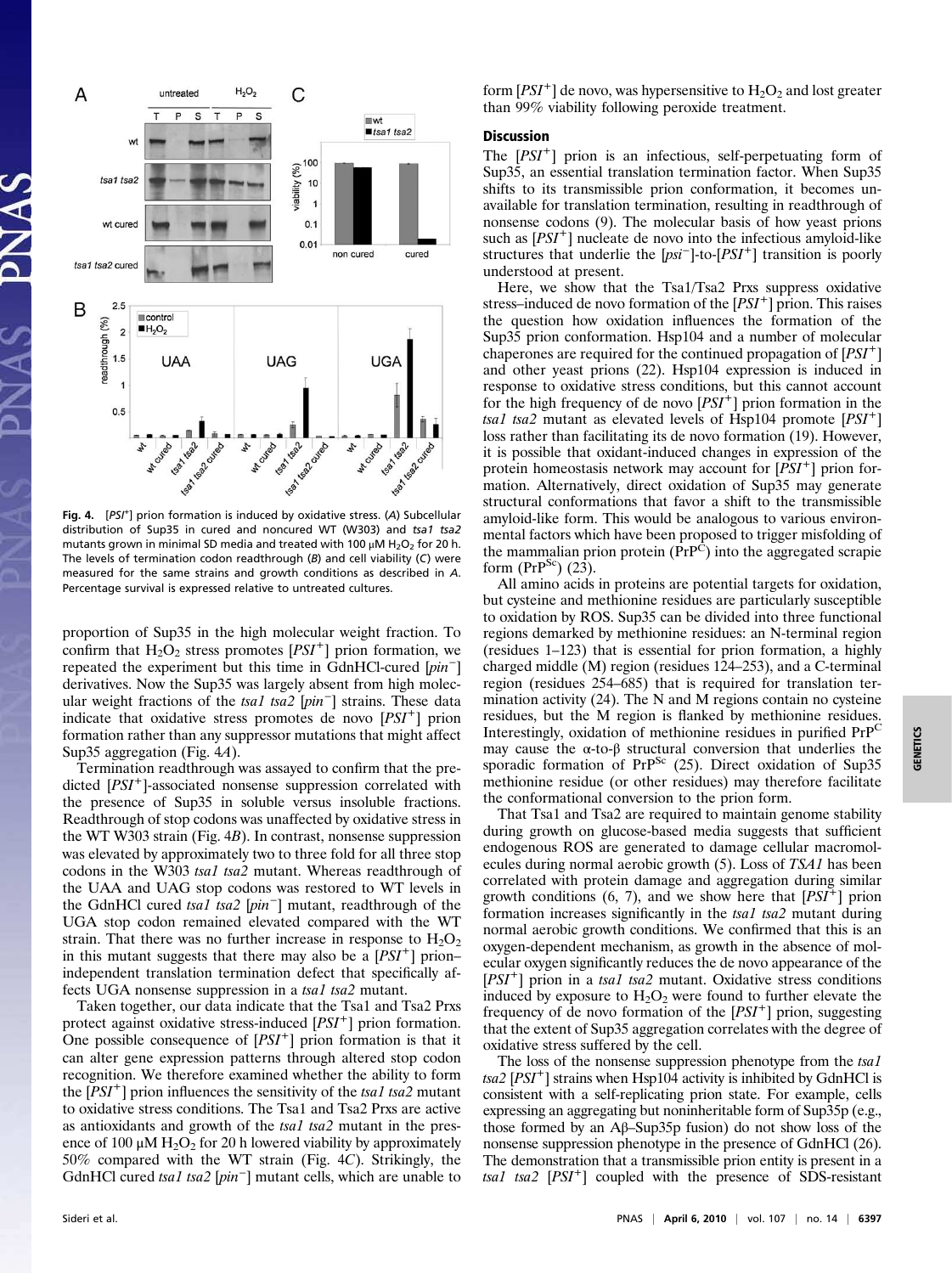aggregates of Sup35 in the same strain confirms that transmissible forms of the  $[PSI^+]$  prion are formed in the tsal tsa2 mutant.

Tsa1 and Tsa2 are the only antioxidants that have so far been shown to localize on ribosomes. Despite the finding that Tsa1/ Tsa2 apparently function to protect Sup35 on ribosomes, it is not clear why the protein synthetic machinery should be a particular target of oxidative damage. It may simply reflect the relative abundance of ribosomes and ribosome-associated proteins. There is also increasing evidence that the translational apparatus is a target of oxidative damage and such damage has been implicated in the pathogenesis of a number of major neurodegenerative disorders, including Alzheimer disease and other protein misfolding disorders (27, 28).

Tsa1 is the major yeast Prx (4), and we show here that loss of both TSA1 and TSA2 results in a 50% decrease in cell viability following exposure to a normally nonlethal treatment with  $H_2O_2$ .  $H<sub>2</sub>O<sub>2</sub>$  treatment also leads to a significant elevation in the frequency of de novo  $[PSI^+]$  prion formation (11), which in turn increases the readthrough of all translation termination codons. The elimination of  $[PSI^+]$  by GdnHCl from the tsa1 tsa2 mutant caused the mutant to become hypersensitive to  $H_2O_2$ , reducing cell viability to less than 0.1% of the WT strain following the same oxidant treatment. This suggests that the ability to form the  $[PSI^+]$  prion provides a selective advantage to the tsal tsa2 mutant during exposure to oxidative stress conditions. However, it remains possible that  $[PIN^+]$  or even other GdnHCl-curable prions could be responsible for relieving the peroxide sensitivity of the tsal tsa2 mutant without the appearance of  $[PSI^+]$ . Resistance to several environmental stress conditions does correlate with the  $[PSI^+]$  versus  $[psi^-]$  status of cells (12, 13). Additionally,  $[PSI^+]$ -induced effects on frame shifting increase the levels of antizyme, a negative regulator of polyamine biosynthesis. The resulting alterations in polyamine synthesis can account for many of the reported changes in sensitivity to environmental insults which have been correlated with the  $[PSI^+]$ prion status of cells (29). The shift to the  $[PSI^+]$  prion state may therefore allow cells to reprogram gene expression such that new genetic traits become uncovered that aid survival during the altered conditions (11). Our findings support the hypothesis that prion-induced changes in gene expression provide a mechanism to uncover normally hidden genetic traits, which in this case aid survival under oxidative stress conditions. Tsa1 and Tsa2 normally act to prevent oxidant-induced [PSI<sup>+</sup>] prion formation, but overwhelming this defense system provides an evolvable mechanism to survive the ensuing oxidative stress conditions.

#### Experimental Procedures

Yeast Strains, Plasmids, and Growth Conditions. The WT strain W303 (MATa ura3-52 leu2-3 leu2-112 trp1-1 ade2-1 his3-11 can1-100, [PIN<sup>+</sup> ]) and its iso-

- 1. Wood ZA, Schröder E, Robin Harris J, Poole LB (2003) Structure, mechanism and regulation of peroxiredoxins. Trends Biochem Sci 28:32–40.
- 2. Veal EA, Day AM, Morgan BA (2007) Hydrogen peroxide sensing and signaling. Mol Cell 26:1–14.
- 3. Garrido EO, Grant CM (2002) Role of thioredoxins in the response of Saccharomyces cerevisiae to oxidative stress induced by hydroperoxides. Mol Microbiol 43:993–1003.
- 4. Wong CM, Siu KL, Jin DY (2004) Peroxiredoxin-null yeast cells are hypersensitive to oxidative stress and are genomically unstable. J Biol Chem 279:23207–23213.
- 5. Iraqui I, et al. (2009) Peroxiredoxin Tsa1 is the key peroxidase suppressing genome instability and protecting against cell death in Saccharomyces cerevisiae. PLoS Genet 5:e1000524.
- 6. Jang HH, et al. (2004) Two enzymes in one; two yeast peroxiredoxins display oxidative stress-dependent switching from a peroxidase to a molecular chaperone function. Cell 117:625–635.
- 7. Rand JD, Grant CM (2006) The thioredoxin system protects ribosomes against stressinduced aggregation. Mol Biol Cell 17:387–401.
- 8. Trotter EW, Rand JD, Vickerstaff J, Grant CM (2008) The yeast Tsa1 peroxiredoxin is a ribosome-associated antioxidant. Biochem J 412:73–80.
- 9. Wickner RB (1995) [URE3] as an altered URE2 protein: evidence for a prion analog in Saccharomyces cerevisiae. Science 264:566–569.
- 10. Stansfield I, et al. (1995) The products of the SUP45 (eRF1) and SUP35 genes interact to mediate translation termination in Saccharomyces cerevisiae. EMBO J 14:4365–4373.

genic derivative deleted for TSA1 (tsa1::LEU2) have been described previously (7). Strains deleted for TSA2 (tsa2::KANMX) were constructed using standard yeast methodology. [PSI<sup>+</sup>], [psi<sup>−</sup>], and hsp104::K218T, K620T derivatives of 74D-694 (MATa ade1-14 trp1-289 his3-200 ura3-52 leu2-3,112, [PIN<sup>+</sup>]) have been described previously (17). The centromeric plasmids pFL-TSA1 and  $pFL-TSA1^{C475}$  have been described previously (30) and pFL-TSA1<sup>C170S</sup> and pFL-TSA1<sup>C47S,C170S</sup> plasmids were constructed as part of this study using the QuickChange II site-directed mutagenesis kit (Stratagene). Strains were grown in rich YEPD medium (2% wt/vol glucose, 2% wt/vol Bacto-Peptone, 1% wt/vol yeast extract) or minimal SD medium (0.17% wt/ vol yeast nitrogen base without amino acids, 5% wt/vol ammonium sulfate, 2% wt/vol glucose) supplemented with appropriate amino acids and bases at 30 °C and 180 rpm. Strains were cured by growth on YEPD agar plates containing 3 mM GdnHCl. For anaerobic plate growth, plates were maintained in an anaerobic jar (Oxoid) containing a gas generating kit (anaerobic system BR38; Oxoid). Anaerobic culture conditions were established using SD media, which was degassed with nitrogen gas as previously described (31).

Translation Termination Assays. The levels of termination codon readthrough were measured using a β-gal reporter system (10). For genetic assays of termination codon readthrough, strains were grown to stationary phase, serially diluted (OD<sub>600</sub> = 1.0, 0.1, 0.01, 0.001) and spotted onto appropriate plates. Readthrough of the UAA stop codon in the can1-100 allele was determined by examining growth on SD media containing various concentrations of canavanine. Readthrough of the UGA stop codon in the ade1-114 allele was determined by examining growth on SD media lacking adenine and red/white colony color visualized on 1/4 YEPD media.

Protein Analysis. Ribosomal fractions were separated from soluble components by centrifugation through sucrose cushions (8). The analysis of Sup35 aggregates by subcellular fractionation was performed as described previously (32). Analysis of Sup35 aggregates by SDD-AGE was performed as described elsewhere (33). De novo [PSI<sup>+</sup>] prion formation was visualized using the CUP1-SUP35NM-GFP plasmid (34). Cells were grown to early exponential phase ( $A_{600}$  = 0.5) in SD minimal media, and 50  $\mu$ M copper sulfate added for 5 h for induction of the CUP1 promoter.

Protein Transfection. The protocol described by Tanaka et al. (21) was followed essentially as described. Crude extracts were prepared from yeast strains using the protocol described by Kryndushkin et al. (33). Spheroplasts were made from the strain 74D-694 [psi<sup>-</sup>] [PIN<sup>+</sup>] using Lyticase (Sigma-Aldrich) and transformations carried out with plasmid p6442 (SUP35NM-GFP) selecting for the URA3 marker carried by this plasmid.

ACKNOWLEDGMENTS. We thank David Eide (Madison, WI) and Martin Poole (Manchester, United Kingdom) for the kind gift of plasmids and antibodies, respectively. We thank Graham Pavitt (Manchester, United Kingdom) for critical reading of the manuscript. T.S. and C.G. were supported by funding from the Wellcome Trust. K.S. was supported in part by a studentship from the Javni Sklad Republike Slovenije Za Razvoj Kadrov In Stipendije (Slovenia). M.F.T. was supported in part by Research Grant BB/D018242 from the Biotechnology and Biological Sciences Research Council (United Kingdom).

- 11. Tyedmers J, Madariaga ML, Lindquist S (2008) Prion switching in response to environmental stress. PLoS Biol 6:e294.
- 12. True HL, Berlin I, Lindquist SL (2004) Epigenetic regulation of translation reveals hidden genetic variation to produce complex traits. Nature 431:184–187.
- 13. True HL, Lindquist SL (2004) A yeast prion provides am exploratory mechanism for genetic variation and phenotypic diversity. Nature 407:477–483.
- 14. Stansfield I, Akhmaloka, Tuite MF (1995) A mutant allele of the SUP45 (SAL4) gene of Saccharomyces cerevisiae shows temperature-dependent allosuppressor and omnipotent suppressor phenotypes. Curr Genet 27:417–426.
- 15. Patino MM, Liu JJ, Glover JR, Lindquist S (1995) Support for the prion hypothesis of inheritance of a phenotypic trait in yeast. Science 273:622–626.
- 16. Jung G, Masison DC (2001) Guanidine hydrochloride inhibits Hsp104 activity in vivo: a possible explanation for its effect in curing yeast prions. Curr Microbiol 43:7–10.
- 17. Ferreira PC, Ness F, Edwards SR, Cox BS, Tuite MF (2001) The elimination of the yeast [PSI<sup>+</sup>] prion by guanidine hydrochloride is the result of Hsp104 inactivation. Mol Microbiol 40:1357–1369.
- 18. Bagriantsev SN, Kushnirov VV, Liebman SW (2006) Analysis of amyloid aggregates using agarose gel electrophoresis. Methods Enzymol 412:33–48.
- 19. Chernoff YO, Lindquist SL, Ono B, Inge-Vechtomov SG, Liebman SW (1995) Role of the chaperone protein Hsp104 in propagation of the yeast prion-like factor [psi+]. Science 268:880–884.